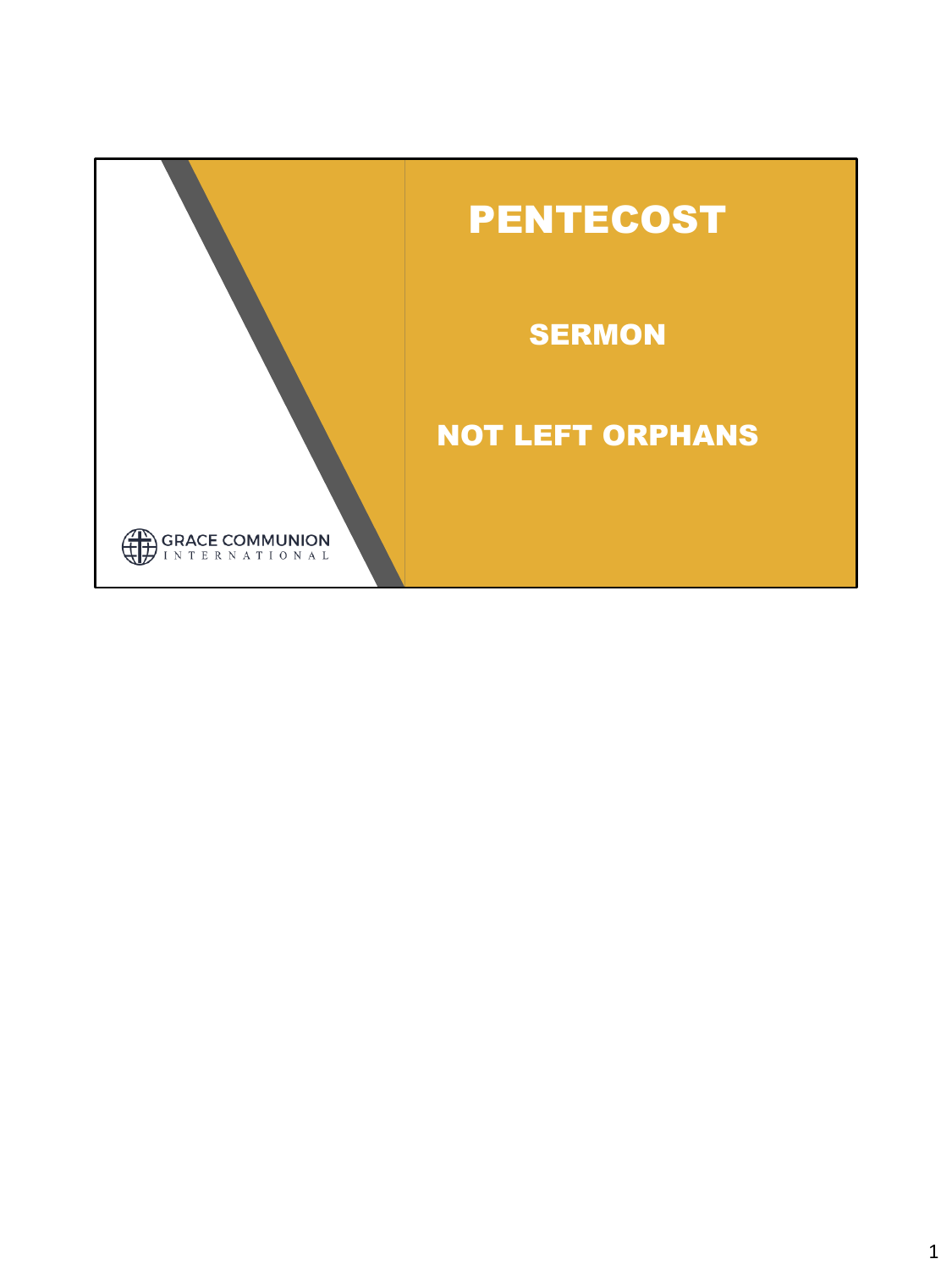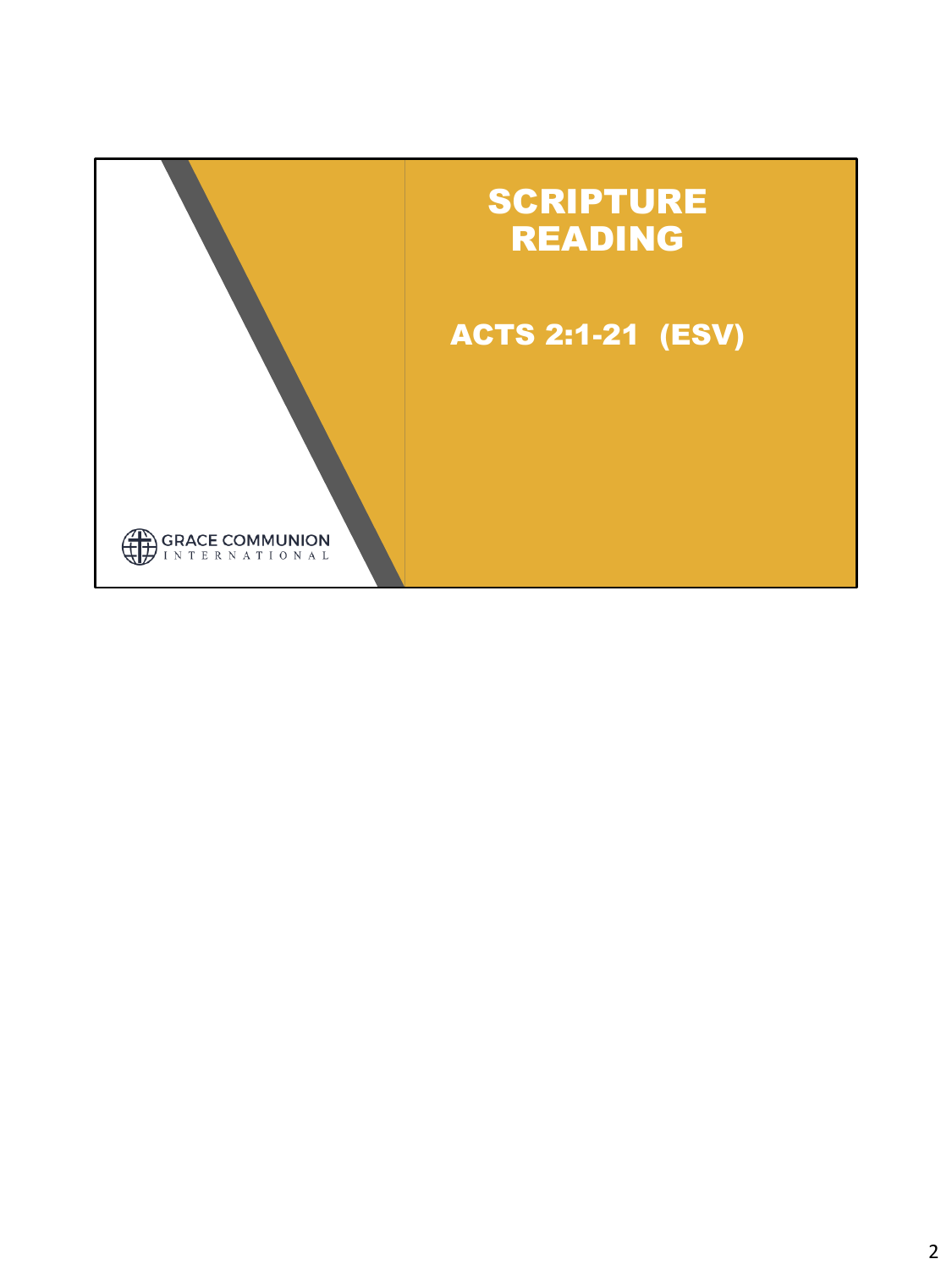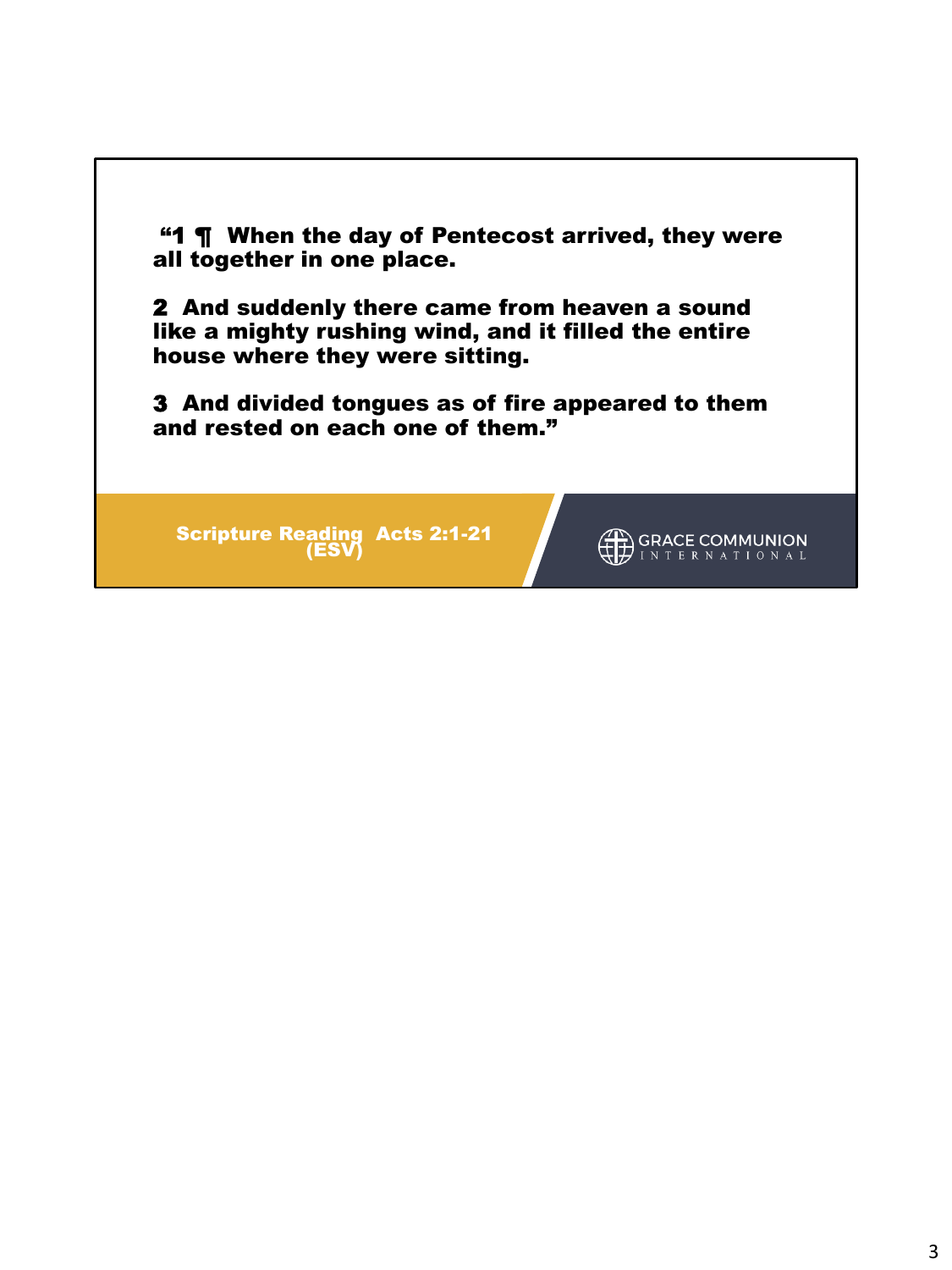"4 And they were all filled with the Holy Spirit and began to speak in other tongues as the Spirit gave them utterance.

5 ¶ Now there were dwelling in Jerusalem Jews, devout men from every nation under heaven.

6 And at this sound the multitude came together, and they were bewildered, because each one was hearing them speak in his own language."

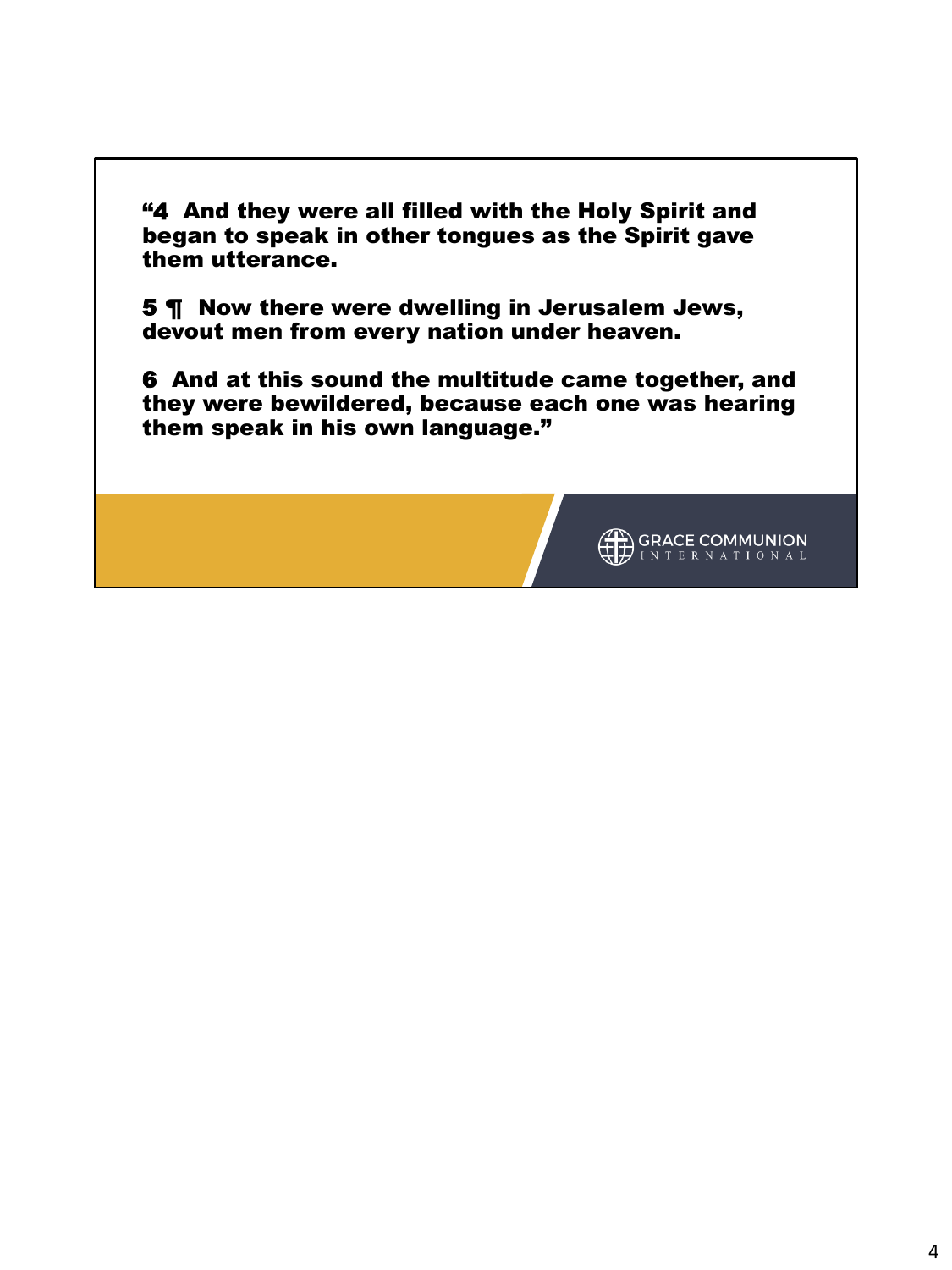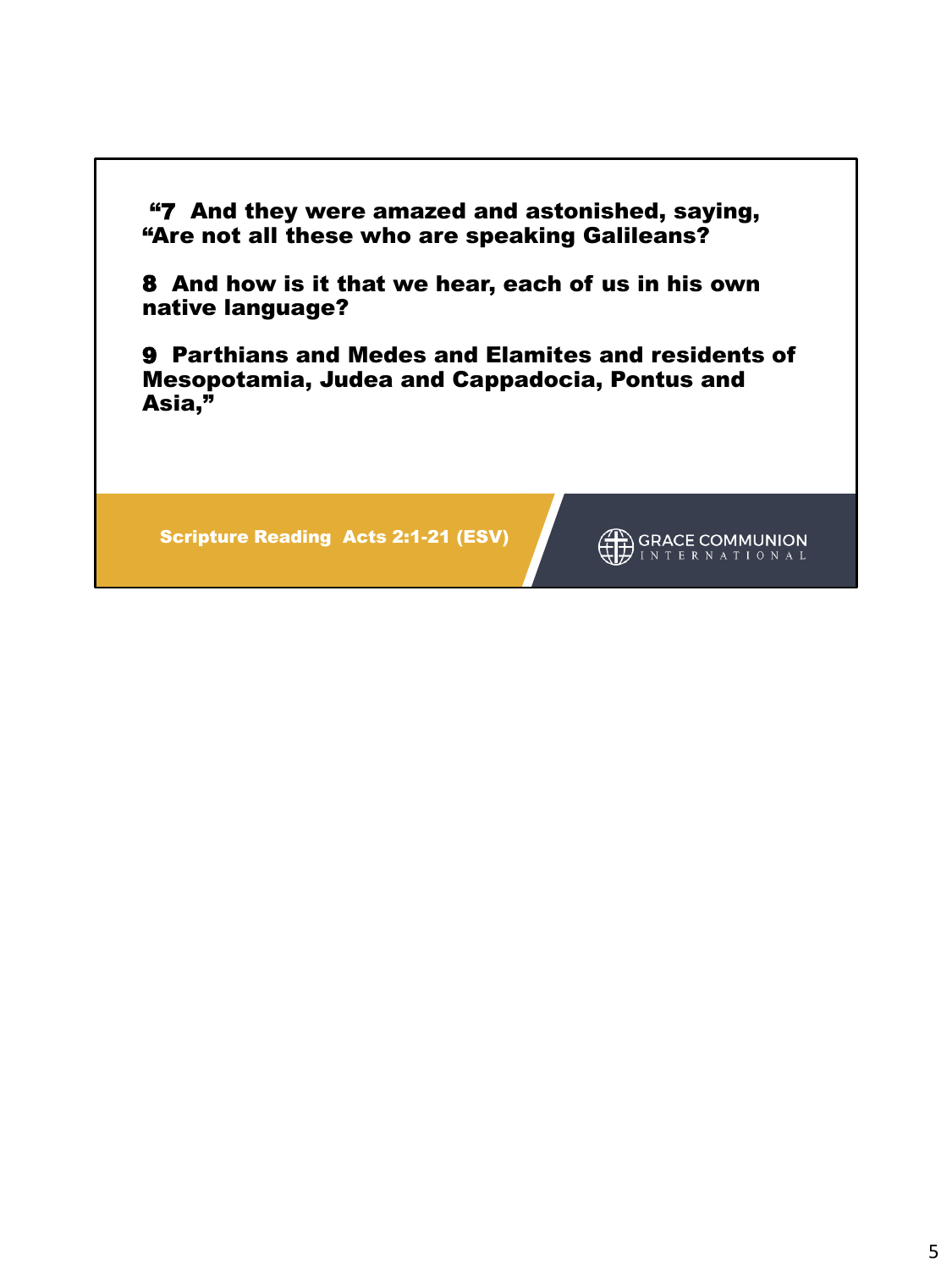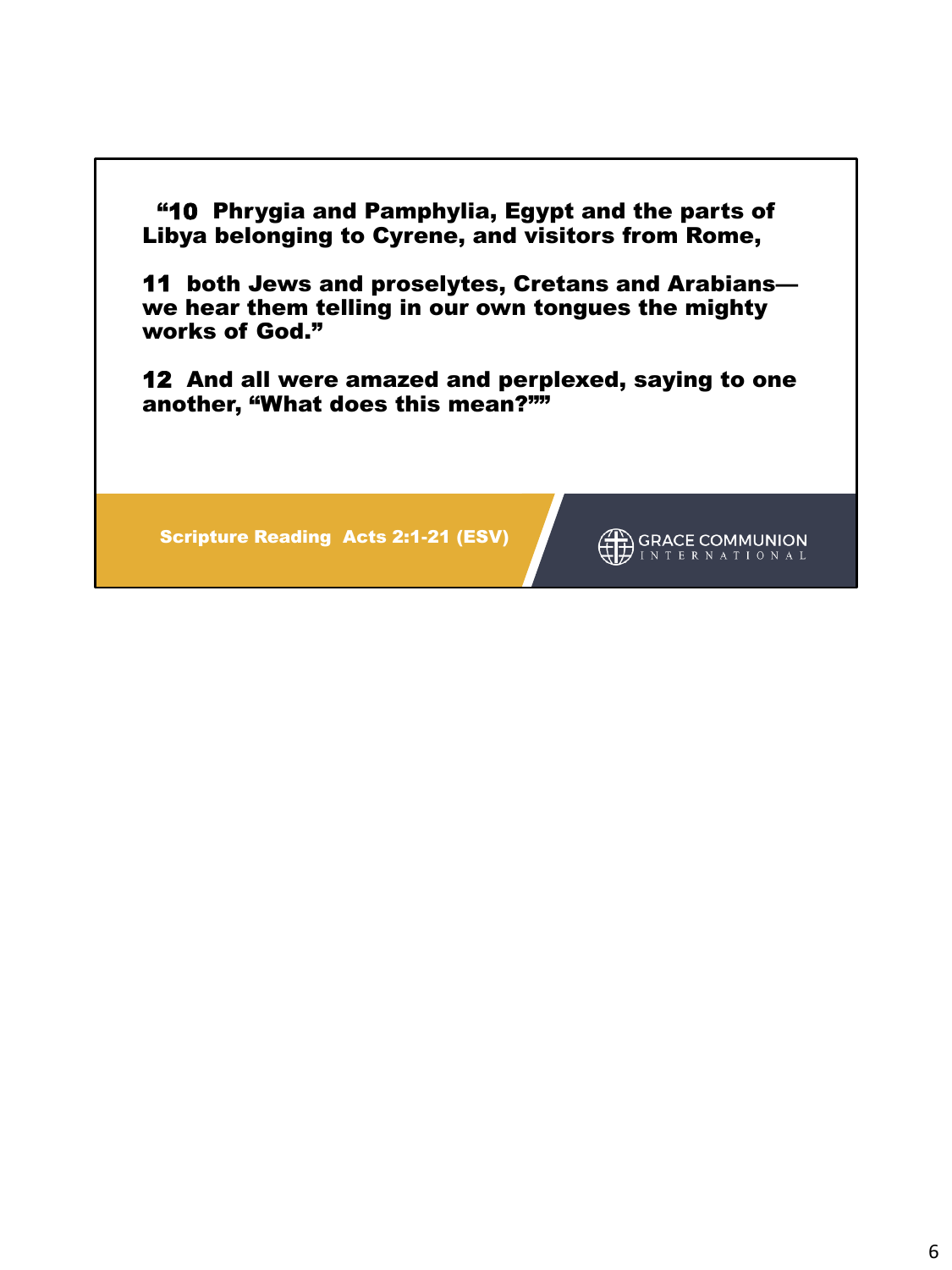"13 But others mocking said, "They are filled with new wine."

14 ¶ But Peter, standing with the eleven, lifted up his voice and addressed them, "Men of Judea and all who dwell in Jerusalem, let this be known to you, and give ear to my words.

15 For these men are not drunk, as you suppose, since it is only the third hour of the day."

Scripture Reading Acts 2:1-21 (ESV)

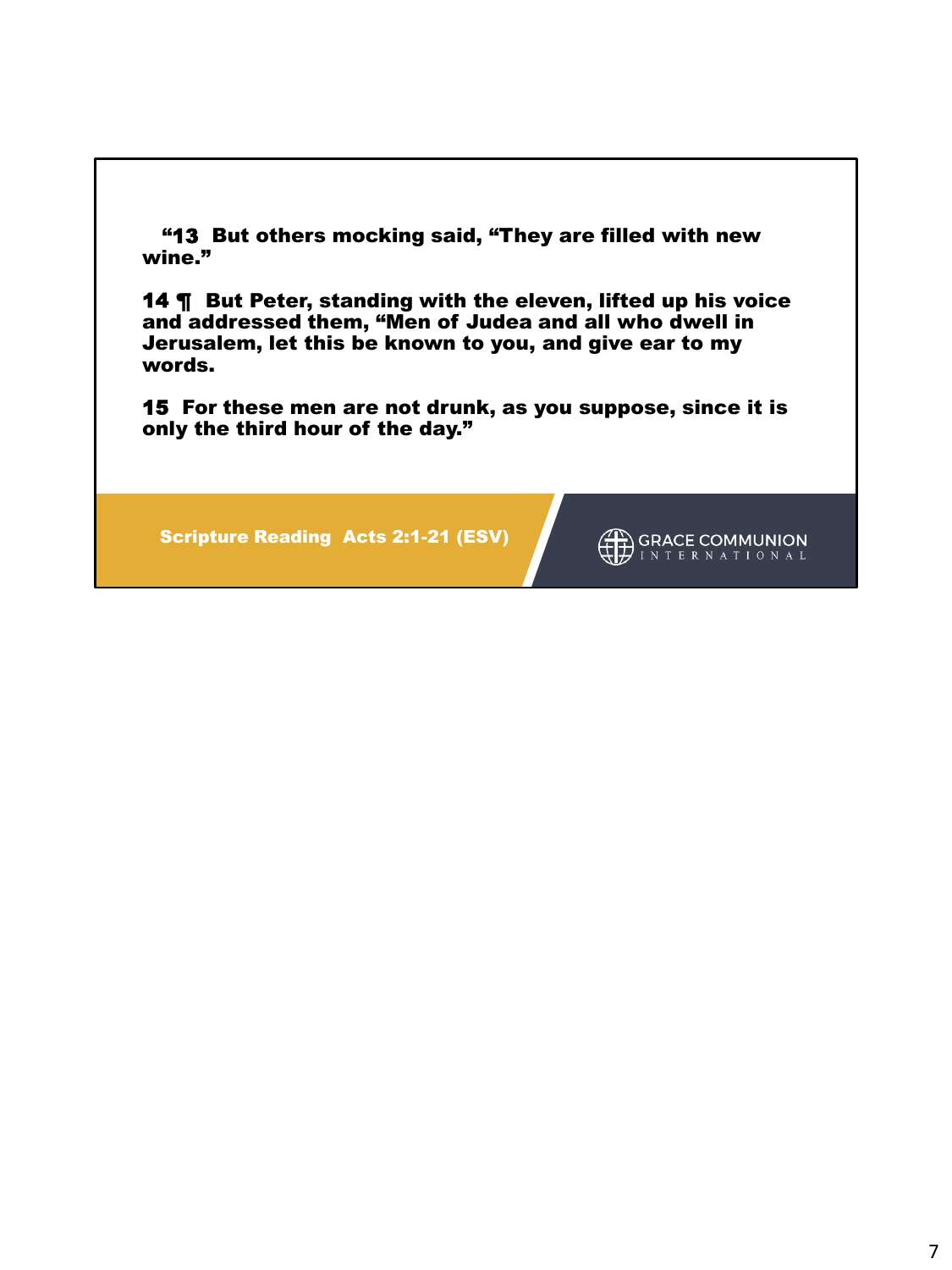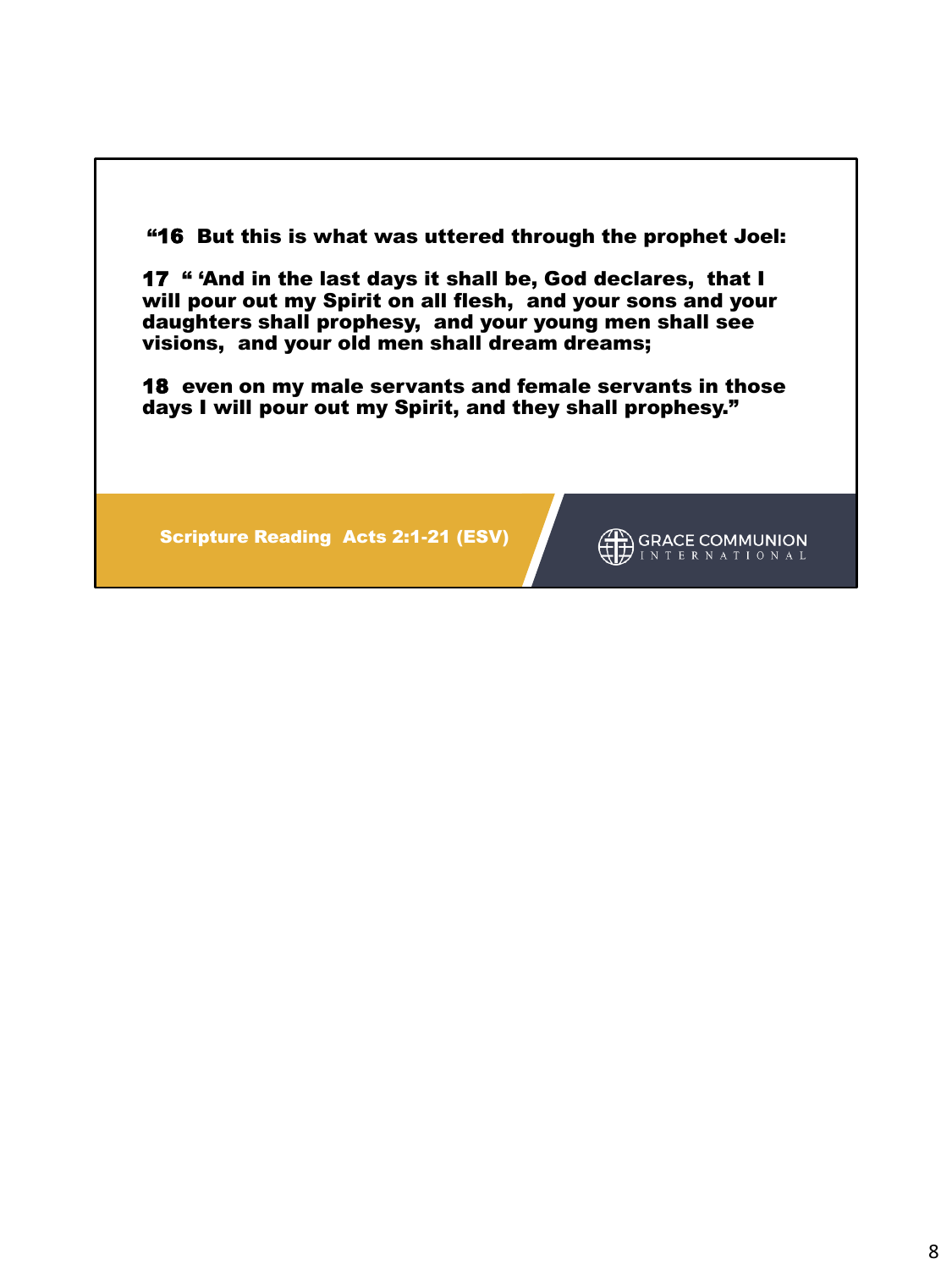"19 And I will show wonders in the heavens above and signs on the earth below, blood, and fire, and vapor of smoke;

20 the sun shall be turned to darkness and the moon to blood, before the day of the Lord comes, the great and magnificent day.

21 And it shall come to pass that everyone who calls upon the name of the Lord shall be saved.'" (Ac 2:19- 21 ESV)

Scripture Reading Acts 2:1-21 (ESV)

GRACE COMMUNION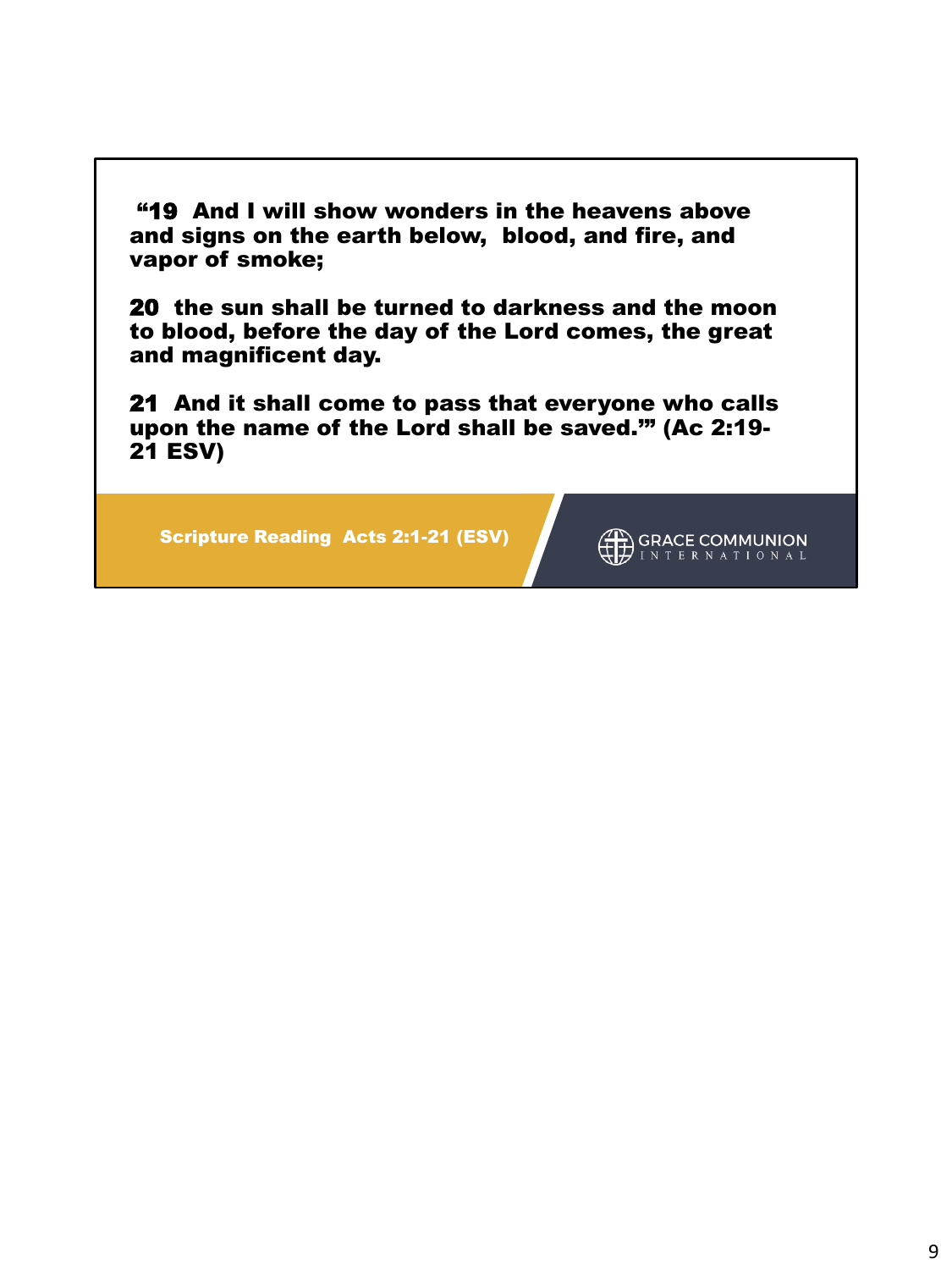

Today we are celebrating Pentecost. We are going to think of the reality that we have not been left fatherless and orphans in our Christian walk in Jesus through the Holy Spirit.

Pentecost simply means 50. After his resurrection, Jesus spent 40 days on earth with his disciples appearing too many. He then ascended to heaven to be the perfect man at the Father's throne representing all of us. Remember that Jesus is both Jesus-God and Jesus-man in his one person within the Trinity.

Ten days after his ascension to heaven, he sent the Holy Spirit to this earth from the Father.

Before his crucifixion, Jesus had promised his disciples that he would not leave them orphans. He promised to send them the Holy Spirit, an advocate just like he is.

Let us look at the promise he made before going on to the momentous event of the coming of the Holy Spirit in Acts 2.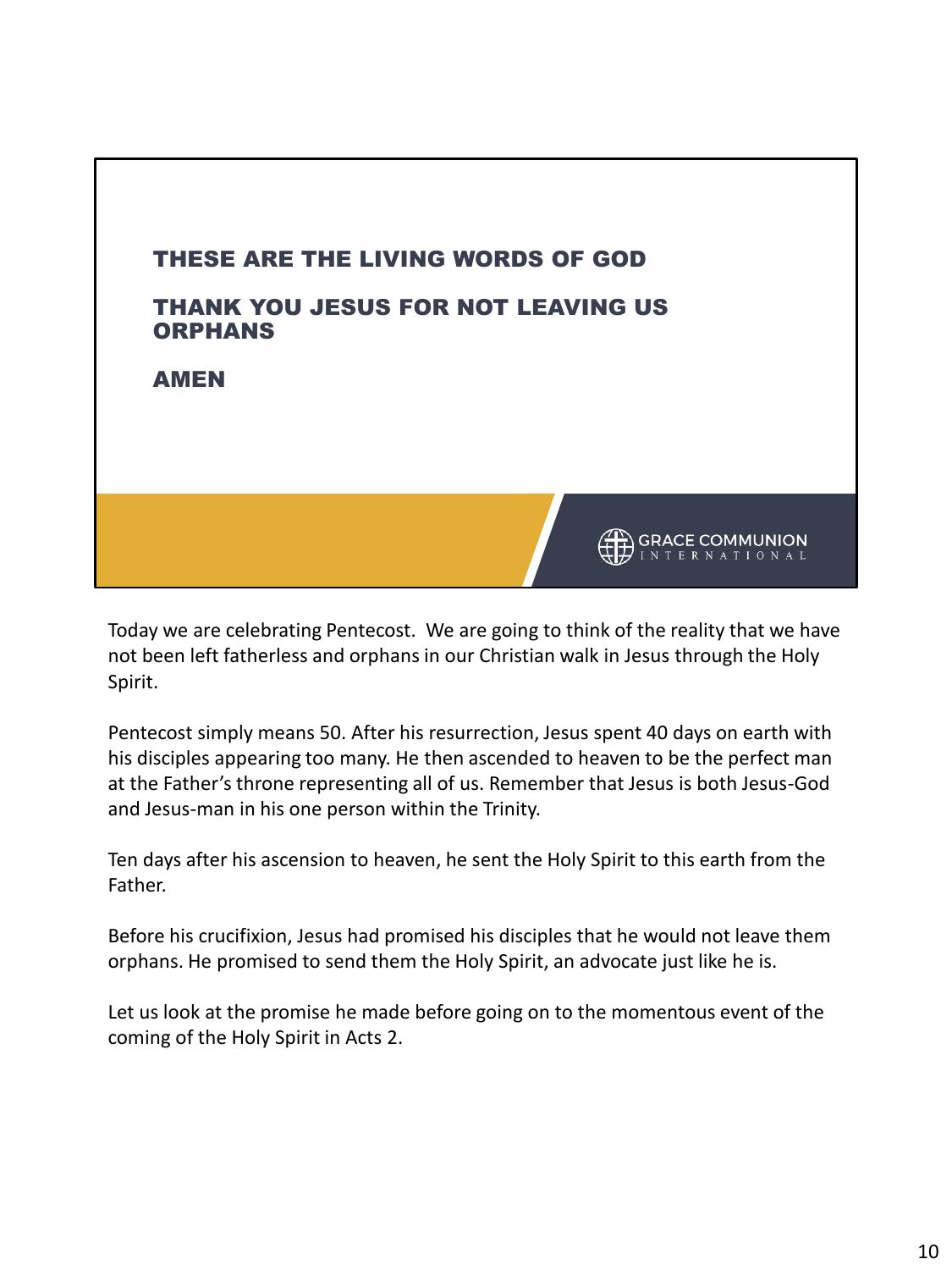

Jesus knew that his disciples would not be able to survive and stay faithful without God the Holy Spirit coming to them.

Out of love for his disciples, he promised not to leave them fatherless or orphans. He said, **"I will come to you".**

Jesus has come to his disciples and to us by sending us his Spirit.

The Bible speaks of the Holy Spirit both as a person distinct from Jesus as well as the Spirit of Jesus. He is the Spirit of Jesus because he was sent forth by Jesus to live in us. Because the Holy Spirit is God and God is one, when the Holy Spirit lives in us, both the Father and Jesus live in us.

Now let's go back to Acts 2 which we have just read and think about this momentous event which is celebrated on Pentecost, the coming of the Holy Spirit.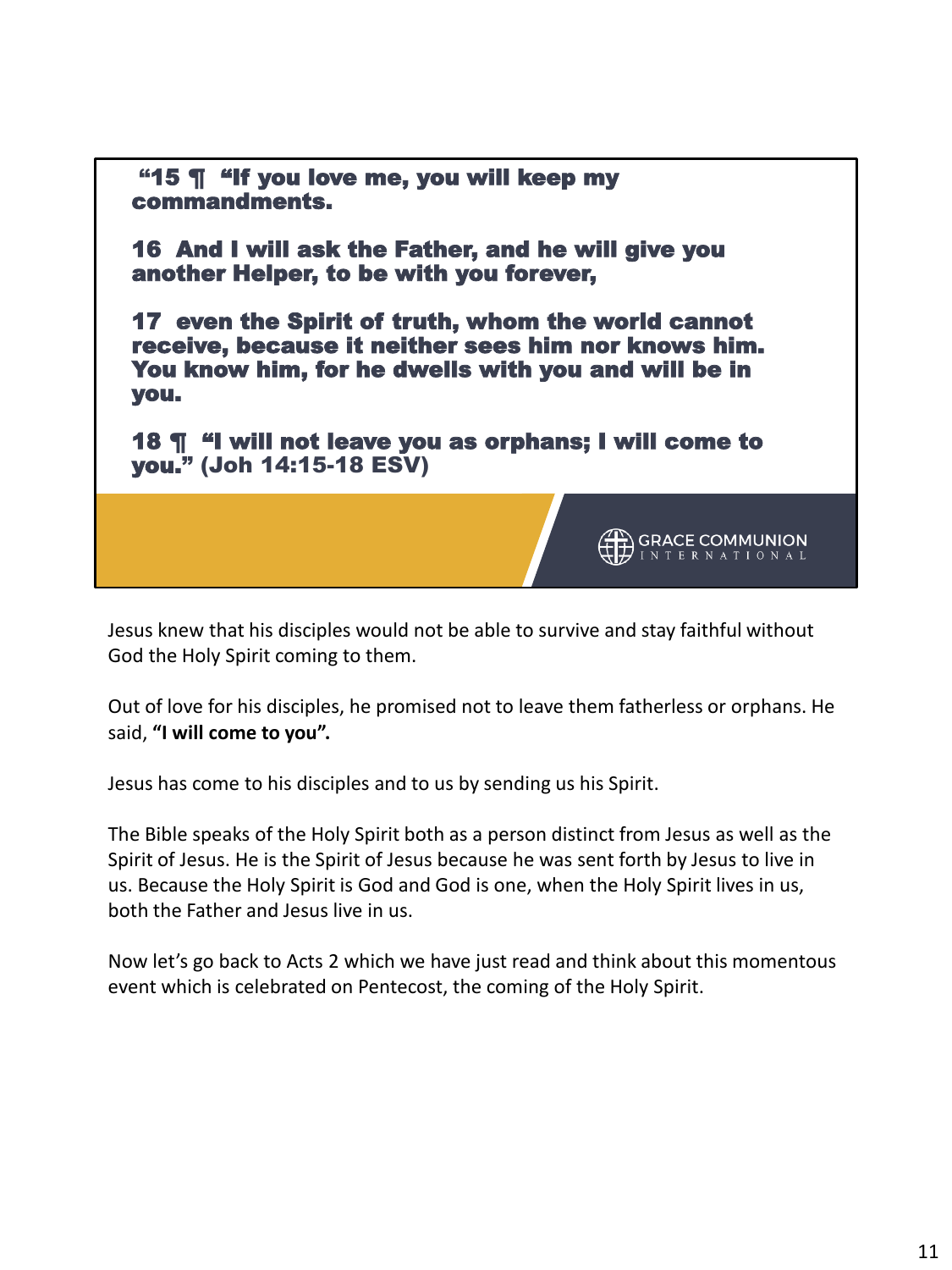

The Holy Spirit came in very powerful manner. There was no doubt that he had come.

This coming is a powerful wind reminds us of the prophecy of Ezekiel 37 in the valley of dry bones.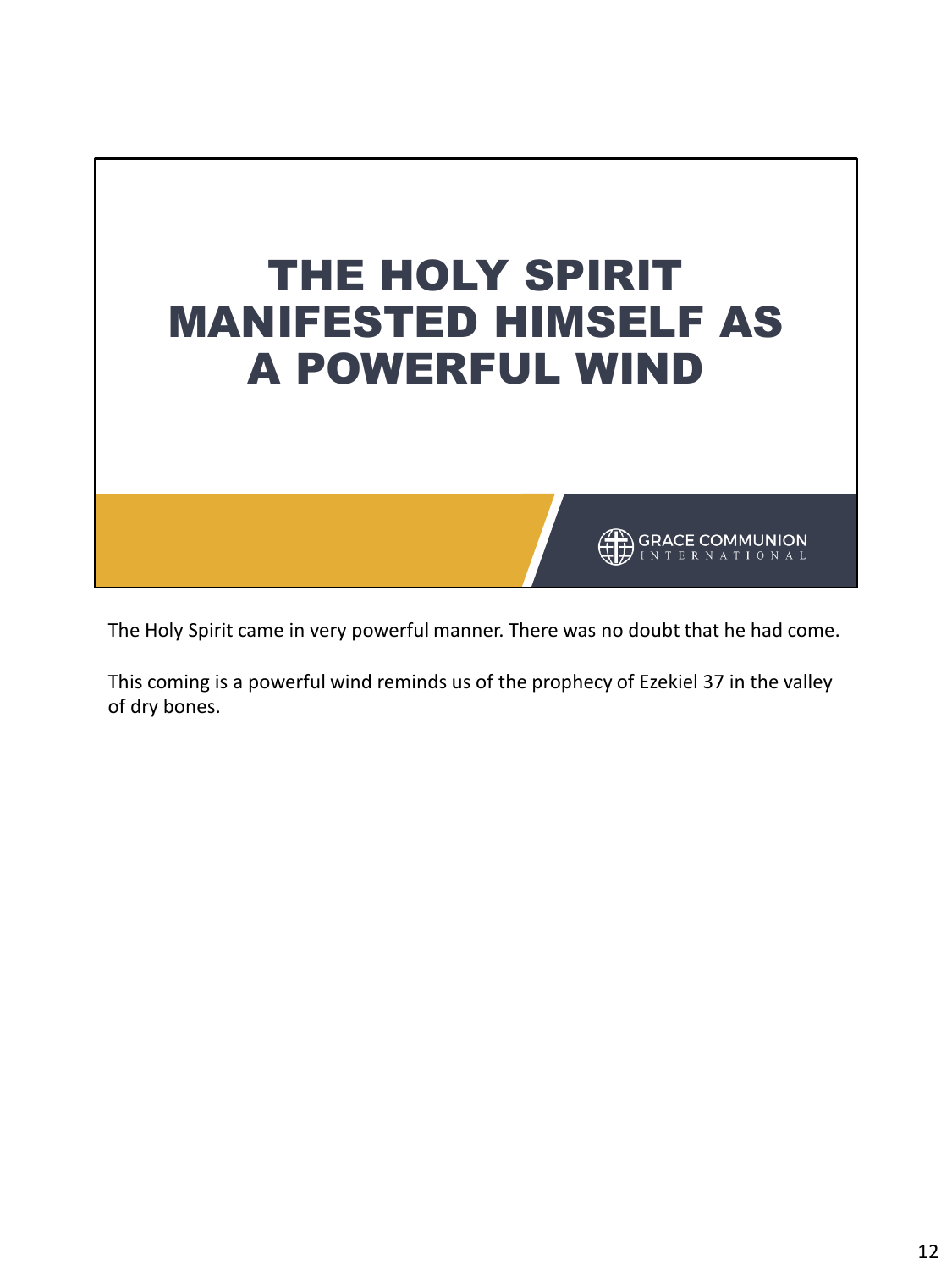

The Holy Spirit is compared to breath or the wind. Imagine this scene. God brought Ezekiel in the spirit and set him down in the middle of a valley which was full of bones. All the bones were dry. And God asked Ezekiel if he thought that these bones could live.

Ezekiel humbly answered, **"O Lord God, you know."** God told Ezekiel that the bones would live when he would cause the breath to enter them.

When the breath came into them they all became alive. Imagine the scene!

If you remember in John 3 when Jesus met Nicodemus, this is what Jesus said to him. (next slide)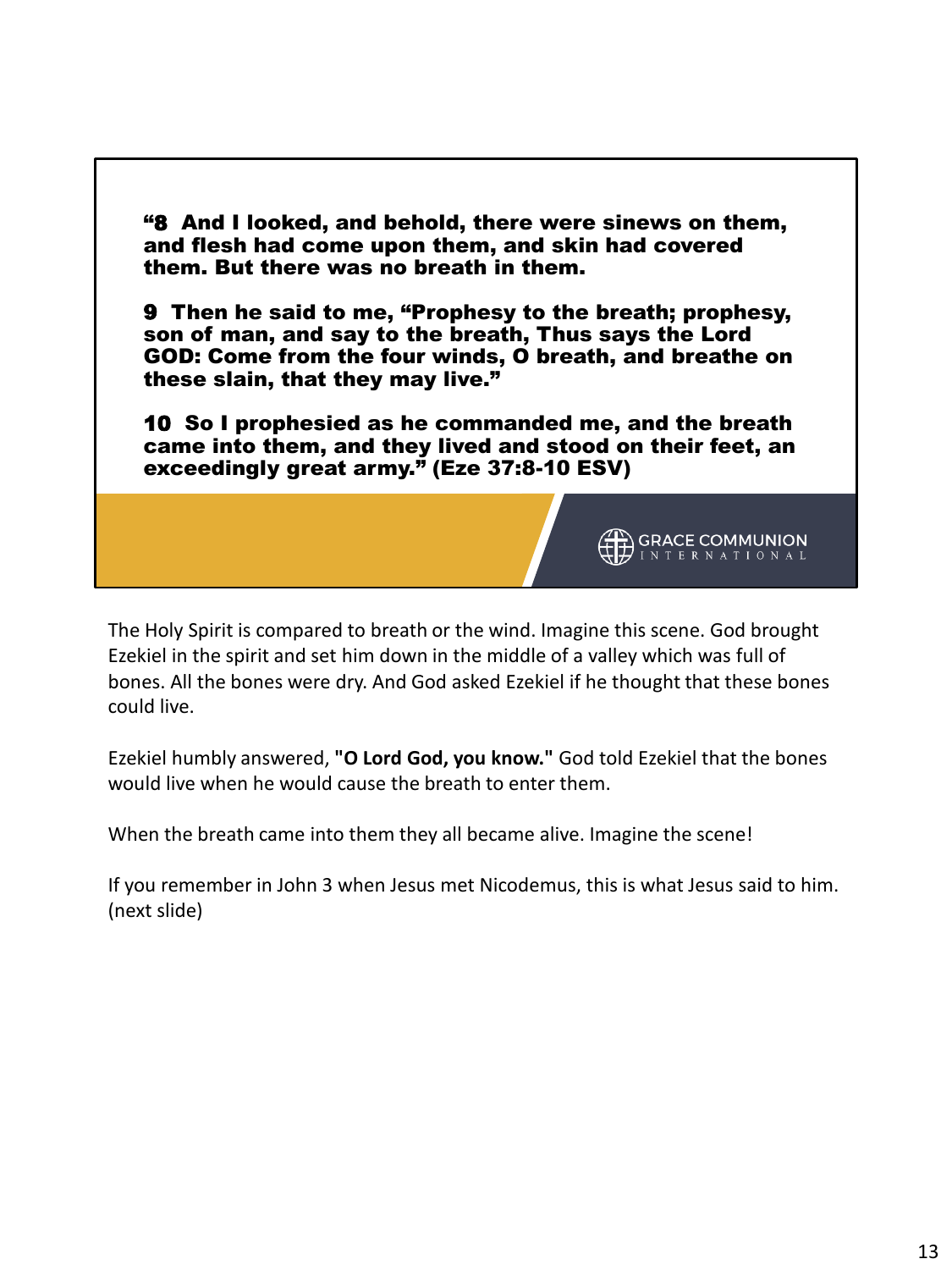

The Holy Spirit came in a way that is in harmony with prophecy.

It is also very consistent with what Jesus told Nicodemus. Being born-again, having a your life in Christ is brought about by the intervention of the Holy Spirit who makes us alive. Apart from the intervention of God, we are all dead in our sins.

What happened on the day of Pentecost shows that the apostles were completely changed men.

They had lost the spirit of fear which they exhibited when Christ was crucified and subsequent to his resurrection.

Now these fearful men were completely transformed. They proclaimed the good news about Jesus boldly and with vigor.

In fact, it is impossible to proclaim Jesus without revelation through the Holy Spirit.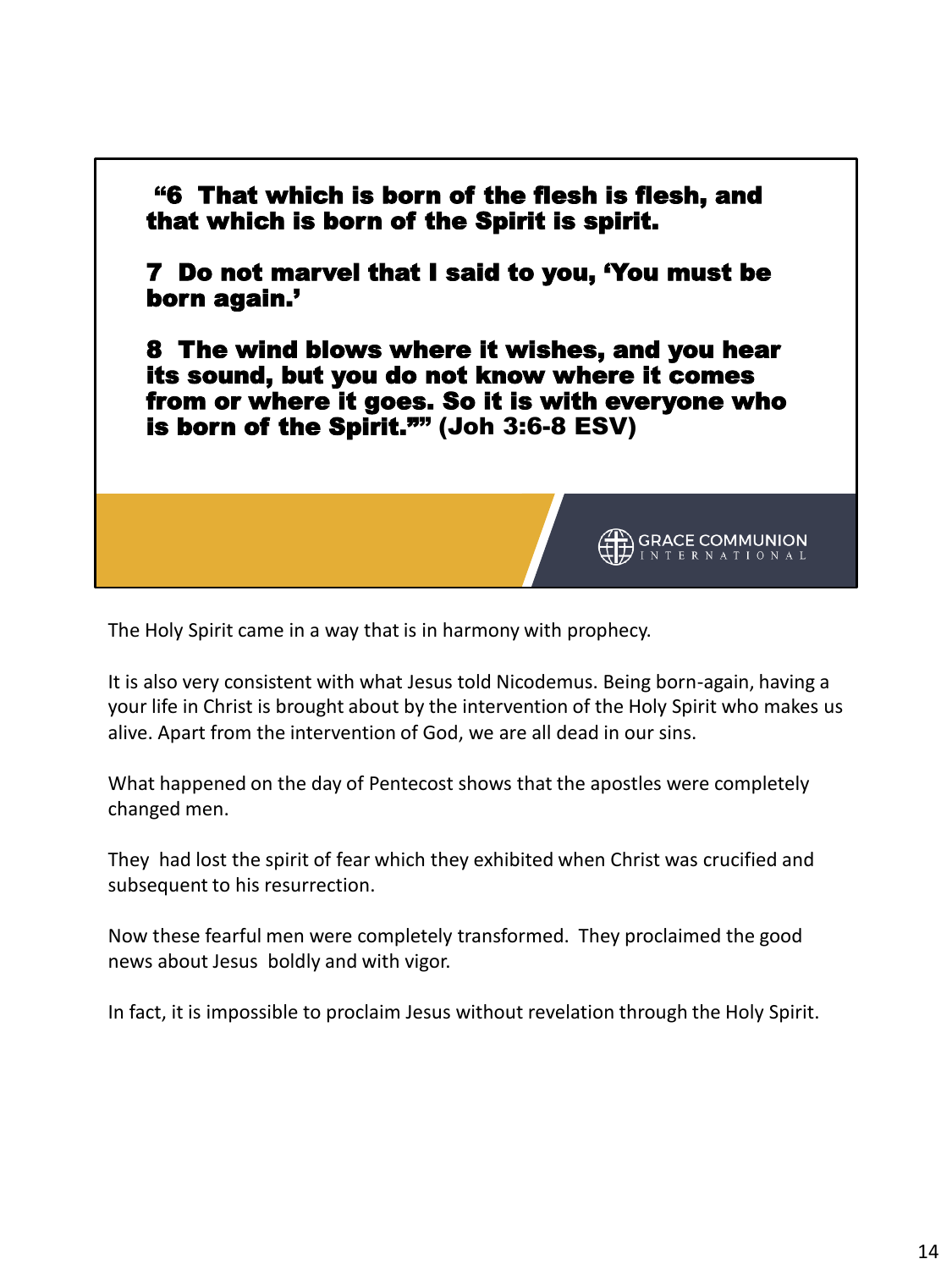

**"Then tongues as of fire appeared to them and rested on each one of them."**

God in the Old Testament manifested himself as fire.

Remember when God met with Moses and Exodus 3? The Lord God appeared to him in a flame of fire out of the midst of a bush.. He revealed himself to Moses saying, **"I am the God of your father, the God of Abraham, the God of Isaac, and the God of Jacob.** 

While God was leading the Israelites towards the promised land, he led them as a pillar of fire (Exodus 13:21-22).

When the tongues as of fire appeared to them and rested on each of them, the disciples were filled with the Holy Spirit.

When then happened?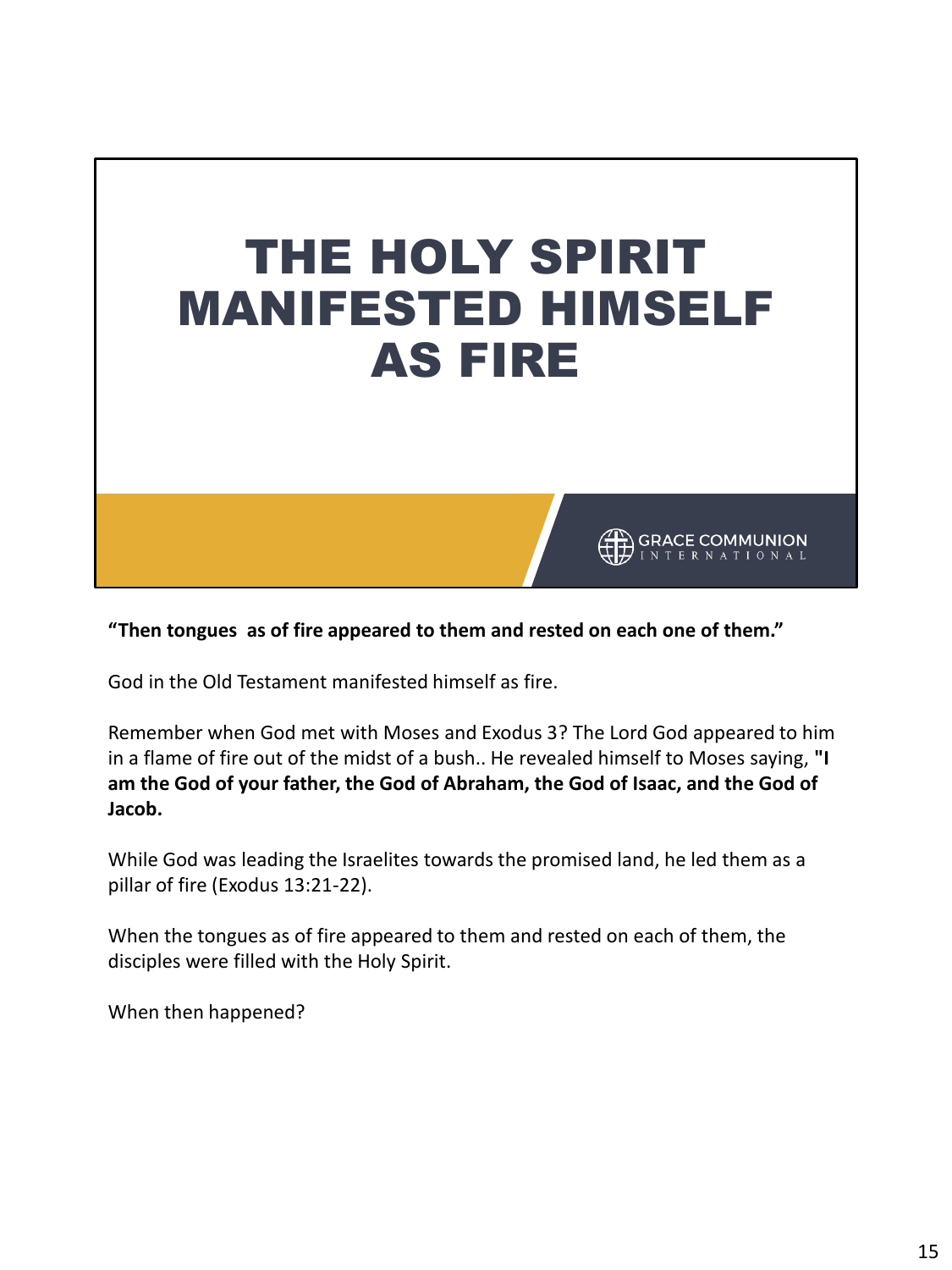## THEY BEGAN TO SPEAK IN OTHER TONGUES AS THE SPIRIT GAVE THEM UTTERANCE.

This was very different than the speaking of tongues discussed in 1 Corinthians 14. In 1 Corinthians 14, those speaking in tongues needed someone to interpret what they were saying. This led to confusion and there were problems in the church as a result. The apostle Paul did not condemn them but gave them clear instructions about how they were to speak in tongues translated in Greek glossolalia. They were not to speak in tongues unless there was an interpreter. If there were no interpreter, they were to say nothing. Only 2 or at most 3 could speak in such tongues during a service.

**GRACE COMMUNION** 

What happened on the day of Pentecost was different because as the apostles were speaking, devout Jews from every nation who had gathered in Jerusalem for this feast were hearing them speak in their own tongue or language.

There was a time on the earth when people spoke one language. This was during the time of Noah. You will find the story in Genesis 11.

To avoid perishing in another flood, the people had taken things in their own hands and began to build a high tower that reached into the heavens, and the clouds (Genesis 11).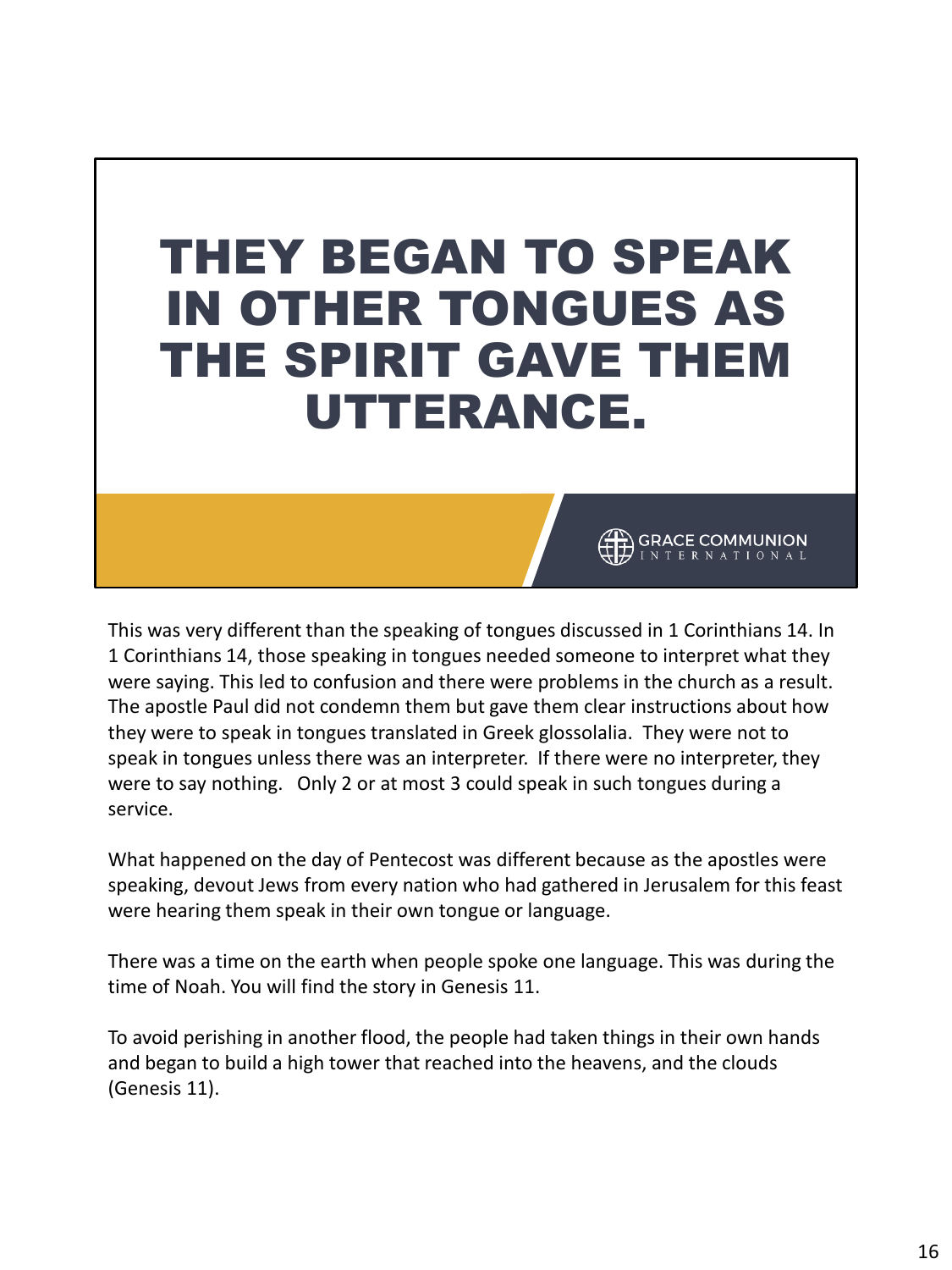The people at that time decided to disregard God and his will. Consequently, God confuse their language. They had to stop the construction because they could not understand one another anymore.

God did something absolutely amazing here to the apostles. He made a miracle in the ears of the listeners so that they could understand where the apostles were teaching about Jesus.

God showed that people of different languages and from different regions could and did become the people of God.

God respects diversity. In this world, people have difficulty accepting differences between languages, between races, between skin colours, etc. In fact in this world, people try to get rid of diversity. If we take our own province, there has been a lot of pressure trying to have just one language.

In some countries, people are forced to adopt a way to think. If they don't, they are brought to camps where they are "re-educated" sometimes forcefully and rudely.

The history of Canada as well as the history of other countries has some very sad historical experiences. In Newfoundland, all the first Nations people, the Beothuk, were killed.

In our own province, we saw them as problematic. We put them to live in reserves isolated from the white European descendants.

That is not so in the kingdom of God. There is diversity within the Trinity. God created diversity in people. He honours and respects diversity.

This is not how God works. **"After this I looked, and behold, a great multitude that no one could number, from every nation, from all tribes and peoples and languages, standing before the throne and before the Lamb, clothed in white robes, with palm branches in their hands," (Re 7:9 ESV)**

It is also interesting that God chose Galileans, people who were considered backward. To use modern vocabulary in North America, we might use such words as socially and educationally backward, lacking finesses. Other words which might be used in North America are: hicks, provincial, unsophisticated, uneducated, a person not interested in culture, etc.

God uses very ordinary people to proclaim the good news of the gospel. We read in 1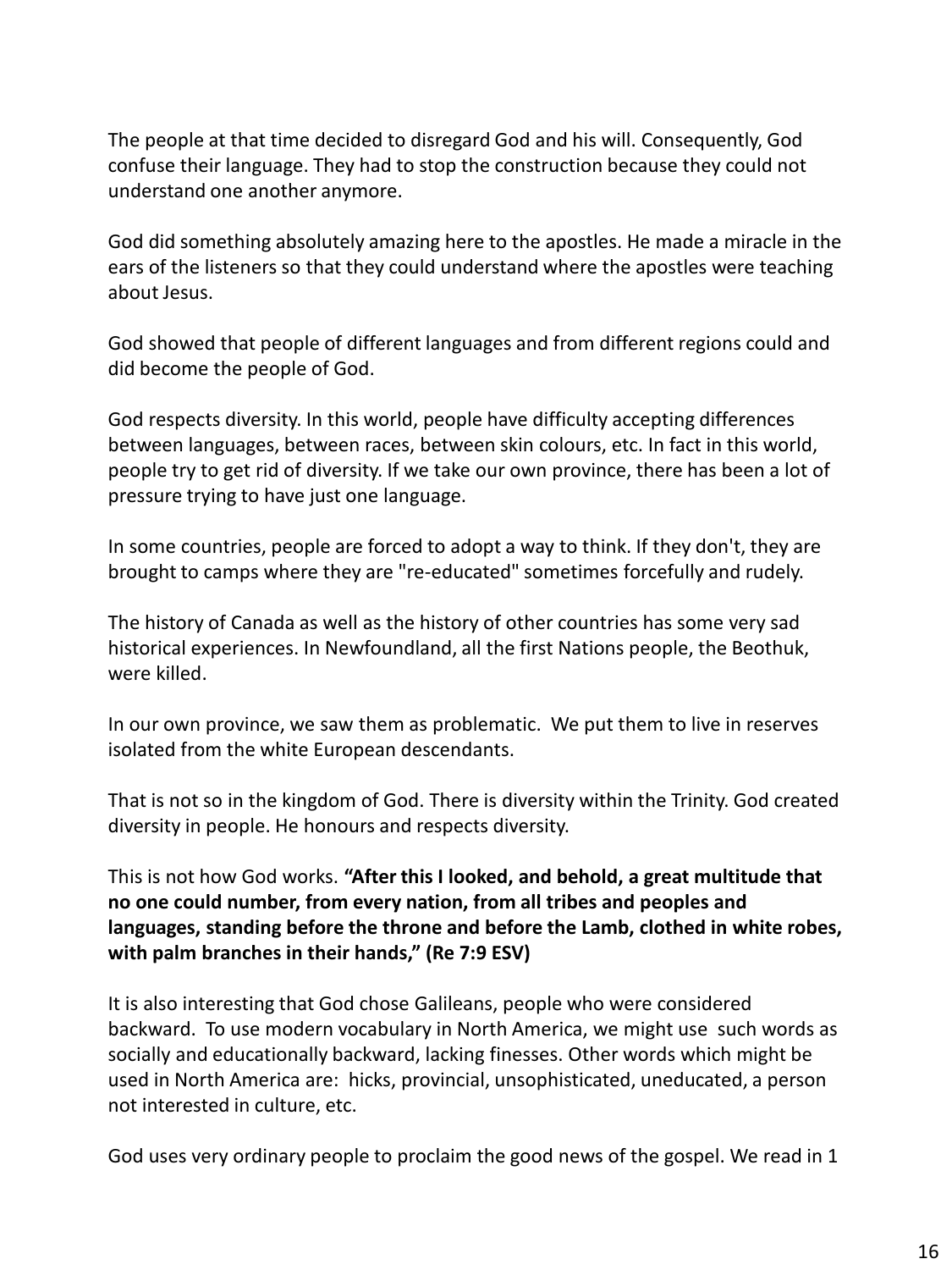Corinthians that God chose what is foolish in the world to confound the wise. He chose the weak in the world to shame the strong.

Consequently, we are not to think that God can't use us because we are not as educated as others in terms of formal education, career or position in society. That is not how God works.

The other thing that we are to notice is that God descended on each of the disciples individually. Individually and collectively, they were called to do a work, the work of proclaiming the gospel to the world and to make disciples.

When the Holy Spirit comes in our lives, he makes real changes.

- He opens our minds.
- He changes our hearts of stone into a heart of flesh.
- He gives us new life.
- He guides us.
- He influences the way we think. We are to participate in what he is doing.
- Our mind is being renewed as we stop being conformed to this world. We are to test and discern what is the will of God, what is good and acceptable and perfect to him.
- We become his temple.
- We become changed people.
- The relationship we have we gone through the Holy Spirit is a very intimate relationship as we come to know Jesus through the Holy Spirit.
- God works both individually and corporately with his church, they called out ones.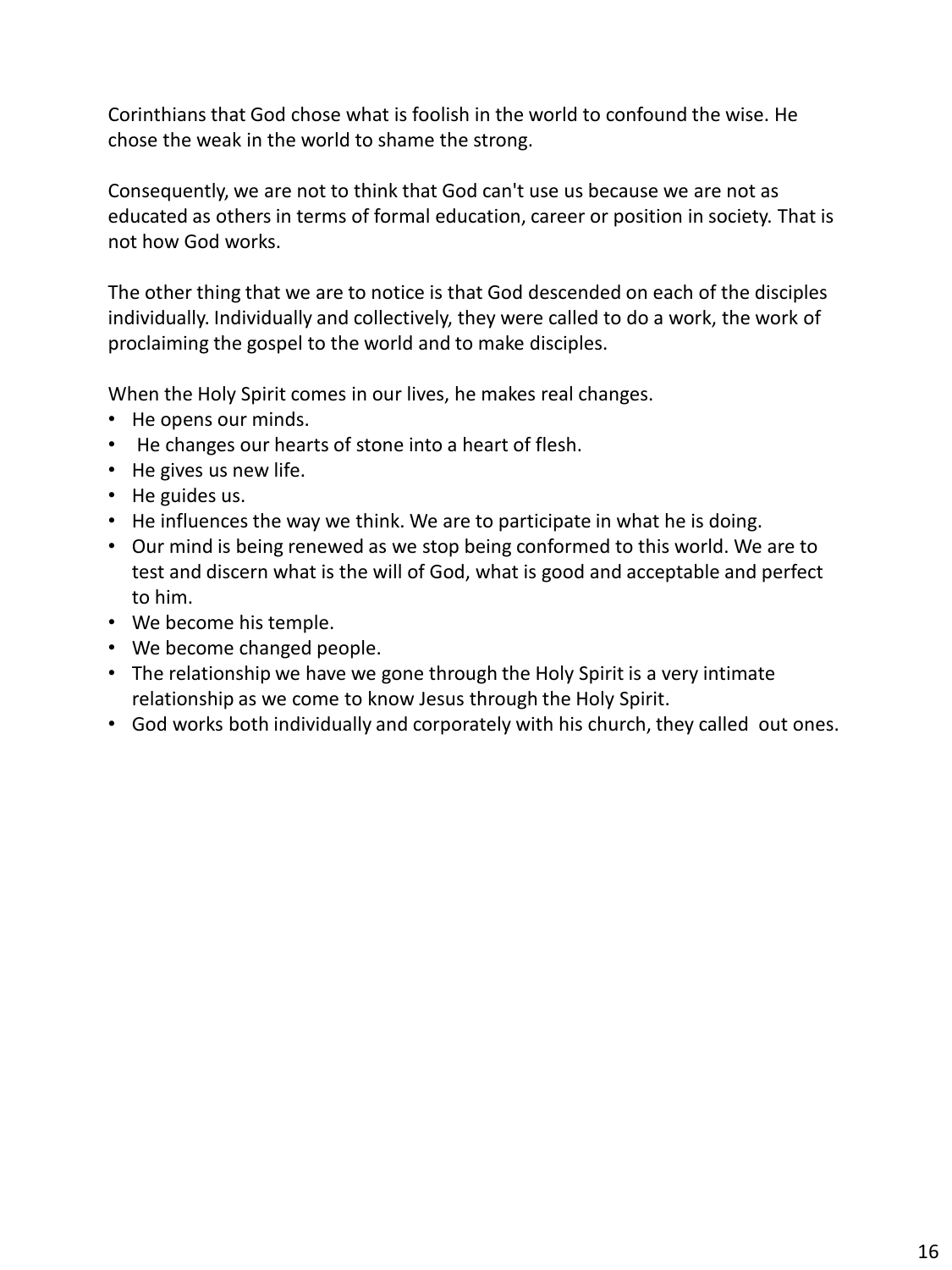

Instead of acknowledging that a mighty miracle was happening, some among the Jews who had come to worship in Jerusalem put out the unfounded thought that this was happening because, as they said that these people were filled with new wines in other words, they were drunk.

Not everybody reacted that way, of course. Many were wondering what was happening while others mocked and ridiculed the preaching of the apostles.

Peter addressed directly which was on their minds reminding them that it was 9 AM. These people were not drunk. He told him clearly that which was happening was fulfilment of the prophecy found in Joel.

Then he went on to talk about Jesus, who he was, his life on earth, his dying for their sins and his resurrection and ascension to the Father's throne.

This was very real because there were literally hundreds of people who had seen Jesus alive after his crucifixion.

Many of the people were so touched by the to the heart. As a result of the preaching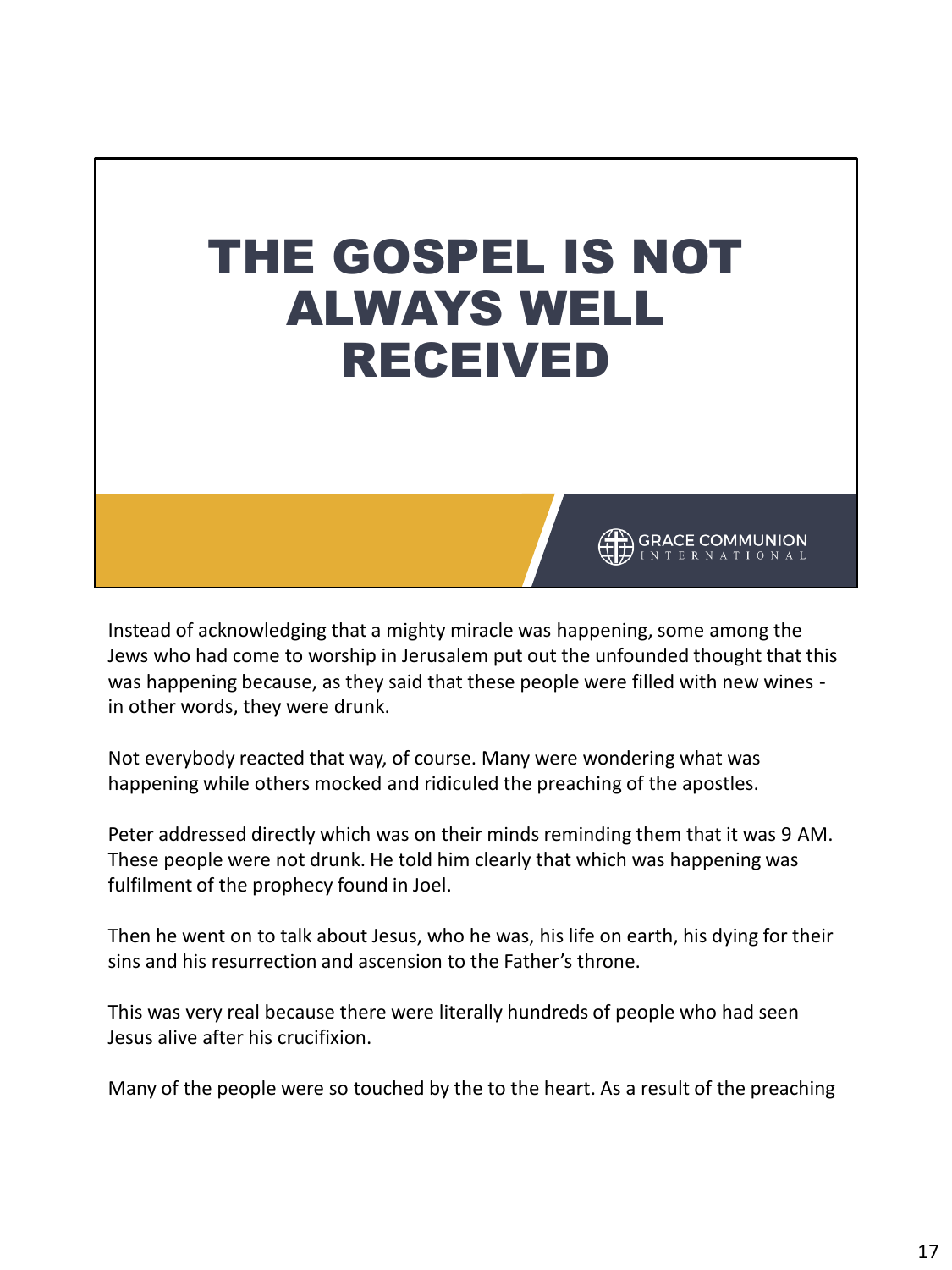of the apostle Peter they wanted to know what to do. Peter told them clearly to "**Repent and be baptized every one of you in the name of Jesus Christ for the forgiveness of your sins, and you will receive the gift of the Holy Spirit. For the promise is for you and for your children and for all who are afar off, everyone whom the Lord our God calls to himself".**

He told them to save themselves from this crooked generation. On that day 3,000 people were added.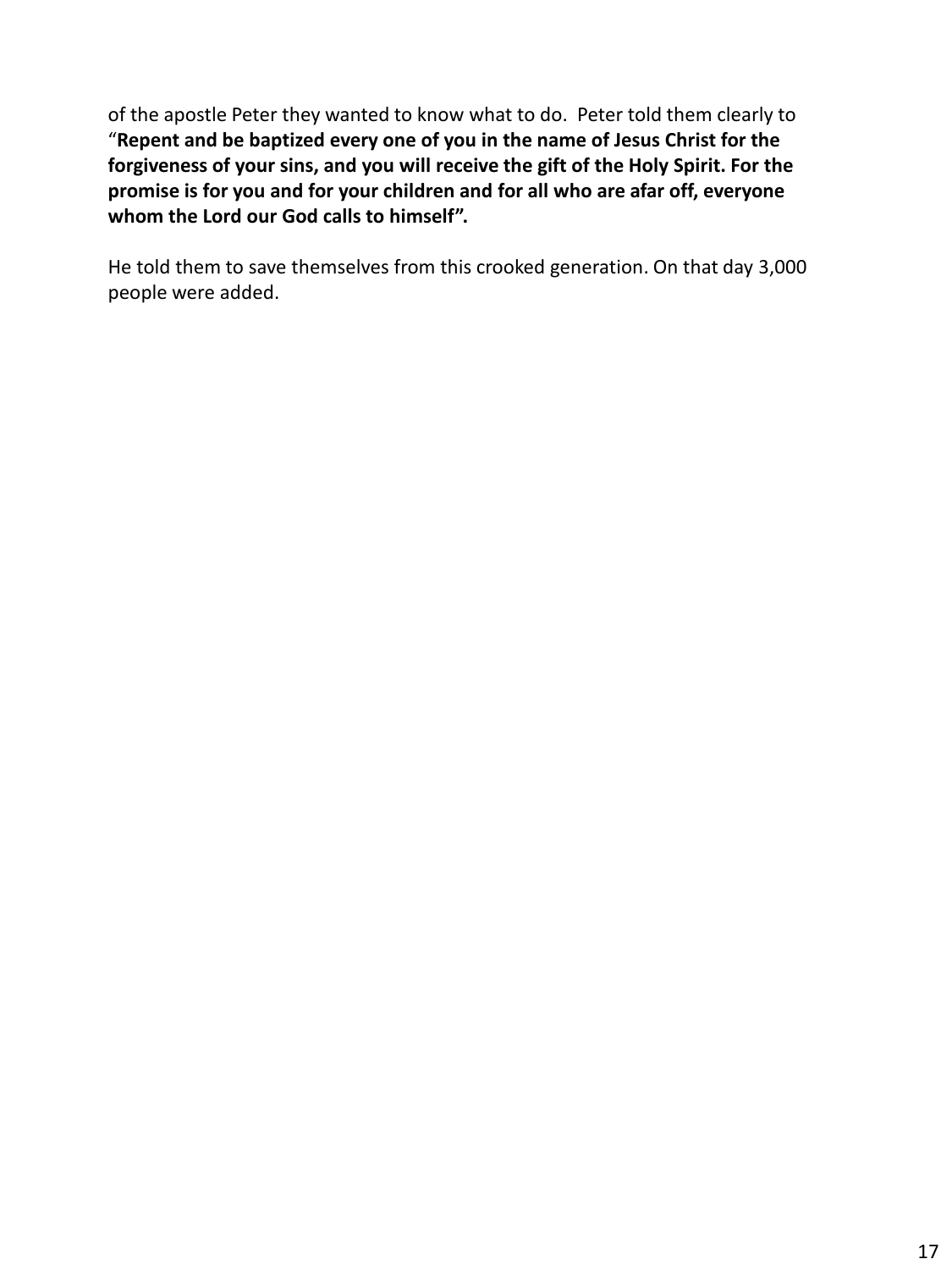## GOD KEEPS ADDING TO HIS CHURCH OUT OF LOVE. WE ARE NOT LEFT ORPHANS!

We need to remember that the Holy Spirit is at work in our world today. He is convicting people all over the world to turn to Jesus in repentance. We are not to limit God's work because we do not know who he is calling now and with whom the Holy Spirit is working.

**GRACE COMMUNION** 

The Holy Spirit is compared to the wind. We do not know where he works or how he works but we see the results of change lives.

As we walk in Christ and share the good news of the gospel as God leads us, we cannot expect that we will always be well received.

Some but not all will mock. Some but not all will reject. Some but not all will be angry. When that happens, we are to remember the words of Jesus who said, " "**11 "Blessed are you when others revile you and persecute you and utter all kinds of evil against you falsely on my account. 12 Rejoice and be glad, for your reward is great in heaven, for so they persecuted the prophets who were before you.**" (Mt 5:11-12 ESV)

Jesus send the Holy Spirit from the Father because he loves us. He has not left us